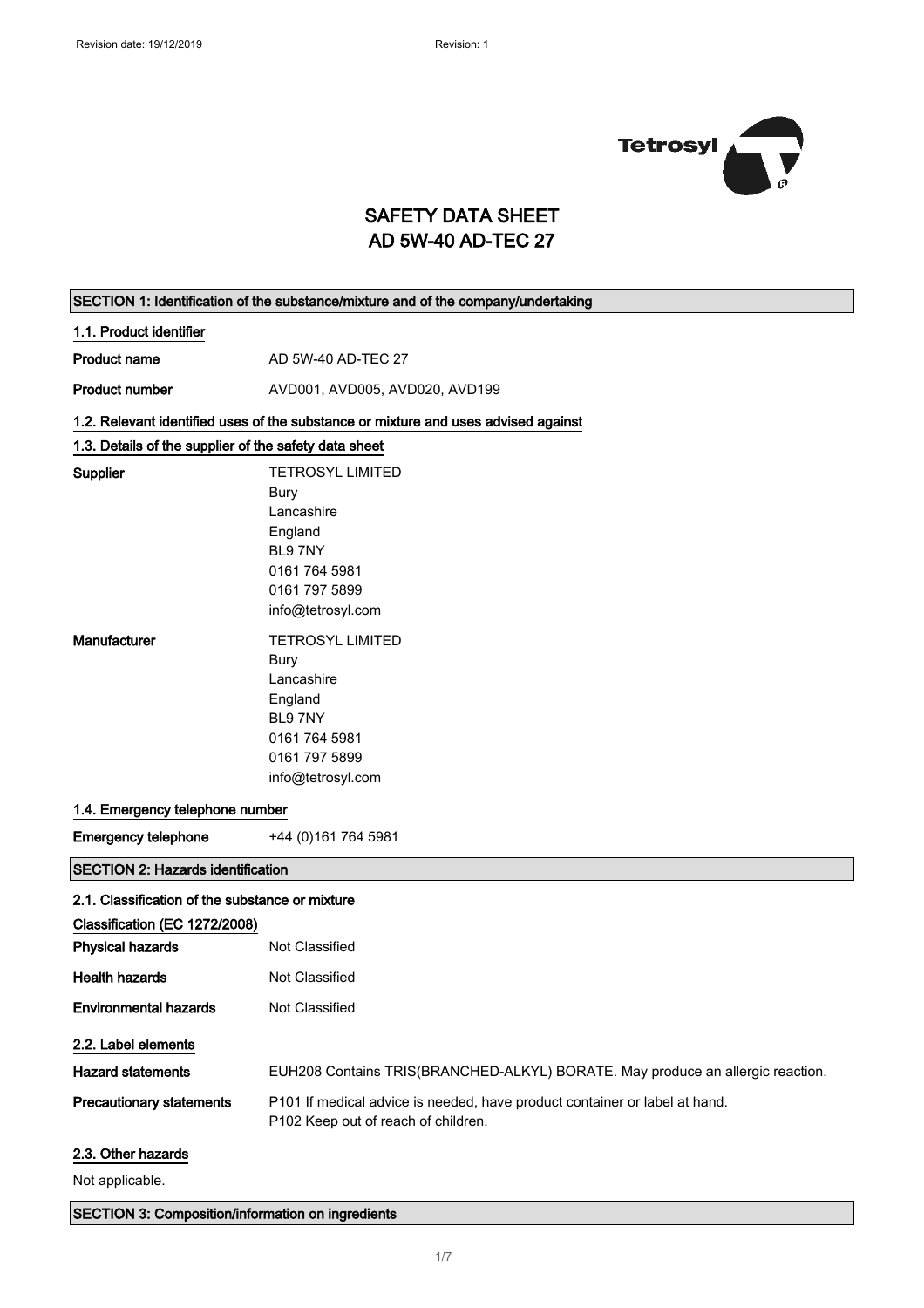## 3.2. Mixtures

| DISTILLATES, HYDROTREATED HEAVY PARAFFINIC<br><3% DMSO EXTRACT (IP 346) |                                                                     | 60-100%                                                                                  |
|-------------------------------------------------------------------------|---------------------------------------------------------------------|------------------------------------------------------------------------------------------|
| CAS number: 64742-54-7                                                  | EC number: 265-157-1                                                | REACH registration number: 01-<br>2119484627-25-0000                                     |
| Classification<br>Asp. Tox. 1 - H304                                    |                                                                     |                                                                                          |
| MINERAL OIL - H304 (<3% DMSO EXTRACT, IP 346)                           |                                                                     | $5 - 10%$                                                                                |
| CAS number: 64742-55-8                                                  | EC number: 265-158-7                                                | REACH registration number: 01-<br>2119487077-29-0000                                     |
| Classification<br>Asp. Tox. 1 - H304                                    |                                                                     |                                                                                          |
| HINDERED ALKYLPHENOL, ESTER                                             |                                                                     | $1 - 2%$                                                                                 |
| CAS number: 125643-61-0                                                 | EC number: 406-040-9                                                | REACH registration number: 01-<br>0000015551-76-0015                                     |
| Classification<br>Aquatic Chronic 4 - H413                              |                                                                     |                                                                                          |
|                                                                         | The full text for all hazard statements is displayed in Section 16. |                                                                                          |
| <b>SECTION 4: First aid measures</b>                                    |                                                                     |                                                                                          |
| 4.1. Description of first aid measures                                  |                                                                     |                                                                                          |
| General information                                                     |                                                                     | Get medical attention if any discomfort continues. Remove affected person from source of |

|                     | contamination. Move affected person to fresh air and keep warm and at rest in a position<br>comfortable for breathing.                                      |
|---------------------|-------------------------------------------------------------------------------------------------------------------------------------------------------------|
| <b>Inhalation</b>   | If spray/mist has been inhaled, proceed as follows. Move affected person to fresh air and<br>keep warm and at rest in a position comfortable for breathing. |
| Ingestion           | Contact physician if larger quantity has been consumed. Rinse mouth thoroughly with water.                                                                  |
| <b>Skin contact</b> | Remove contaminated clothing immediately and wash skin with soap and water. Get medical                                                                     |

attention if irritation persists after washing. Eye contact Rinse immediately with plenty of water. Remove any contact lenses and open eyelids wide apart. Continue to rinse for at least 15 minutes. Do not rub eye.

#### 4.2. Most important symptoms and effects, both acute and delayed

| General information | The severity of the symptoms described will vary dependent on the concentration and the<br>length of exposure. Effects may be delayed. Keep affected person under observation. |
|---------------------|--------------------------------------------------------------------------------------------------------------------------------------------------------------------------------|
| Inhalation          | May cause an asthma-like shortness of breath. Vapours may cause headache, fatigue,<br>dizziness and nausea.                                                                    |
| Ingestion           | May cause discomfort if swallowed. May cause stomach pain or vomiting. May cause nausea,<br>headache, dizziness and intoxication.                                              |
| <b>Skin contact</b> | Prolonged or repeated contact with skin may cause irritation, redness and dermatitis. Allergic<br>rash.                                                                        |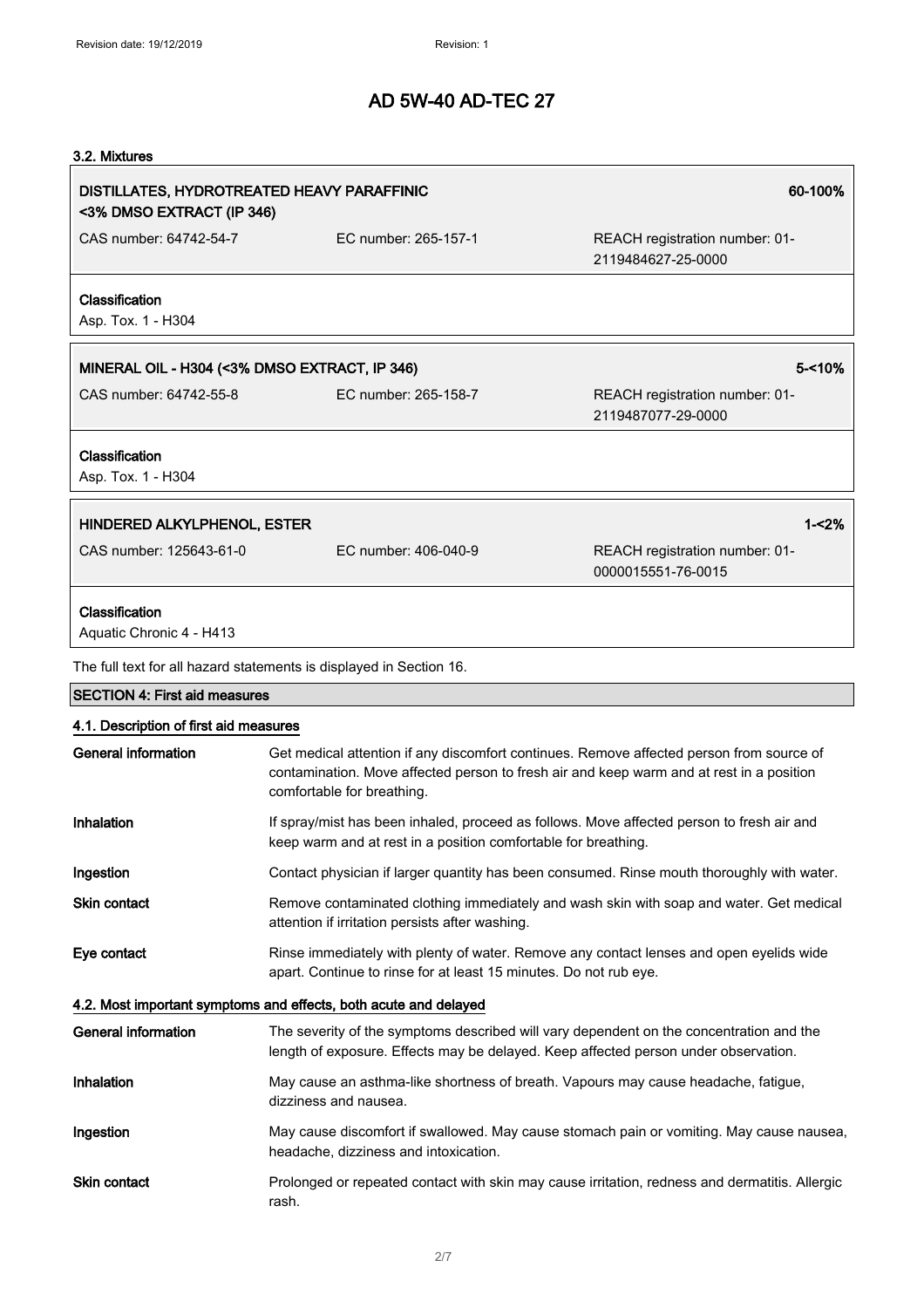| Eye contact                                                                     | May cause temporary eye irritation.                                                                                                                                                                                                                                                                                                                                                                                                                                                                                |  |
|---------------------------------------------------------------------------------|--------------------------------------------------------------------------------------------------------------------------------------------------------------------------------------------------------------------------------------------------------------------------------------------------------------------------------------------------------------------------------------------------------------------------------------------------------------------------------------------------------------------|--|
| 4.3. Indication of any immediate medical attention and special treatment needed |                                                                                                                                                                                                                                                                                                                                                                                                                                                                                                                    |  |
| Notes for the doctor                                                            | No specific recommendations. If in doubt, get medical attention promptly.                                                                                                                                                                                                                                                                                                                                                                                                                                          |  |
| <b>SECTION 5: Firefighting measures</b>                                         |                                                                                                                                                                                                                                                                                                                                                                                                                                                                                                                    |  |
| 5.1. Extinguishing media                                                        |                                                                                                                                                                                                                                                                                                                                                                                                                                                                                                                    |  |
| Suitable extinguishing media                                                    | Extinguish with the following media: Foam, carbon dioxide or dry powder. Use fire-<br>extinguishing media suitable for the surrounding fire.                                                                                                                                                                                                                                                                                                                                                                       |  |
| Unsuitable extinguishing<br>media                                               | Do not use water jet as an extinguisher, as this will spread the fire.                                                                                                                                                                                                                                                                                                                                                                                                                                             |  |
| 5.2. Special hazards arising from the substance or mixture                      |                                                                                                                                                                                                                                                                                                                                                                                                                                                                                                                    |  |
| Specific hazards                                                                | Fire creates: Carbon monoxide (CO). Carbon dioxide (CO2). No unusual fire or explosion<br>hazards noted.                                                                                                                                                                                                                                                                                                                                                                                                           |  |
| <b>Hazardous combustion</b><br>products                                         | Thermal decomposition or combustion may liberate carbon oxides and other toxic gases or<br>vapours. Oxides of carbon.                                                                                                                                                                                                                                                                                                                                                                                              |  |
| 5.3. Advice for firefighters                                                    |                                                                                                                                                                                                                                                                                                                                                                                                                                                                                                                    |  |
| Special protective equipment<br>for firefighters                                | Leave danger zone immediately.                                                                                                                                                                                                                                                                                                                                                                                                                                                                                     |  |
| <b>SECTION 6: Accidental release measures</b>                                   |                                                                                                                                                                                                                                                                                                                                                                                                                                                                                                                    |  |
| 6.1. Personal precautions, protective equipment and emergency procedures        |                                                                                                                                                                                                                                                                                                                                                                                                                                                                                                                    |  |
|                                                                                 |                                                                                                                                                                                                                                                                                                                                                                                                                                                                                                                    |  |
| <b>Personal precautions</b>                                                     | Follow precautions for safe handling described in this safety data sheet. Avoid inhalation of<br>vapours. Avoid contact with eyes and prolonged skin contact. Provide adequate ventilation. In<br>case of spills, beware of slippery floors and surfaces.                                                                                                                                                                                                                                                          |  |
| 6.2. Environmental precautions                                                  |                                                                                                                                                                                                                                                                                                                                                                                                                                                                                                                    |  |
| <b>Environmental precautions</b>                                                | Avoid discharge into drains or watercourses or onto the ground. Collect and dispose of<br>spillage as indicated in Section 13.                                                                                                                                                                                                                                                                                                                                                                                     |  |
| 6.3. Methods and material for containment and cleaning up                       |                                                                                                                                                                                                                                                                                                                                                                                                                                                                                                                    |  |
| Methods for cleaning up                                                         | Stop leak if possible without risk. Eliminate all sources of ignition. No smoking, sparks, flames<br>or other sources of ignition near spillage. Provide adequate ventilation. Provide adequate<br>ventilation. Contain spillage with sand, earth or other suitable non-combustible material. Avoid<br>the spillage or runoff entering drains, sewers or watercourses. Absorb spillage with non-<br>combustible, absorbent material. Collect and place in suitable waste disposal containers and<br>seal securely. |  |
| 6.4. Reference to other sections                                                |                                                                                                                                                                                                                                                                                                                                                                                                                                                                                                                    |  |
| Reference to other sections                                                     | Wear protective clothing as described in Section 8 of this safety data sheet. Collect and<br>dispose of spillage as indicated in Section 13.                                                                                                                                                                                                                                                                                                                                                                       |  |
| <b>SECTION 7: Handling and storage</b>                                          |                                                                                                                                                                                                                                                                                                                                                                                                                                                                                                                    |  |
| 7.1. Precautions for safe handling                                              |                                                                                                                                                                                                                                                                                                                                                                                                                                                                                                                    |  |

contaminated areas of the body with soap and water before leaving the work site. Do not eat, drink or smoke when using the product. Avoid the formation of mists. Provide adequate ventilation. Avoid contact with skin and eyes. Always remove oil with soap and water or skin cleaning agent, never use organic solvents. Do not use oil-contaminated clothing or shoes, and do not put rags moistened with oil into pockets.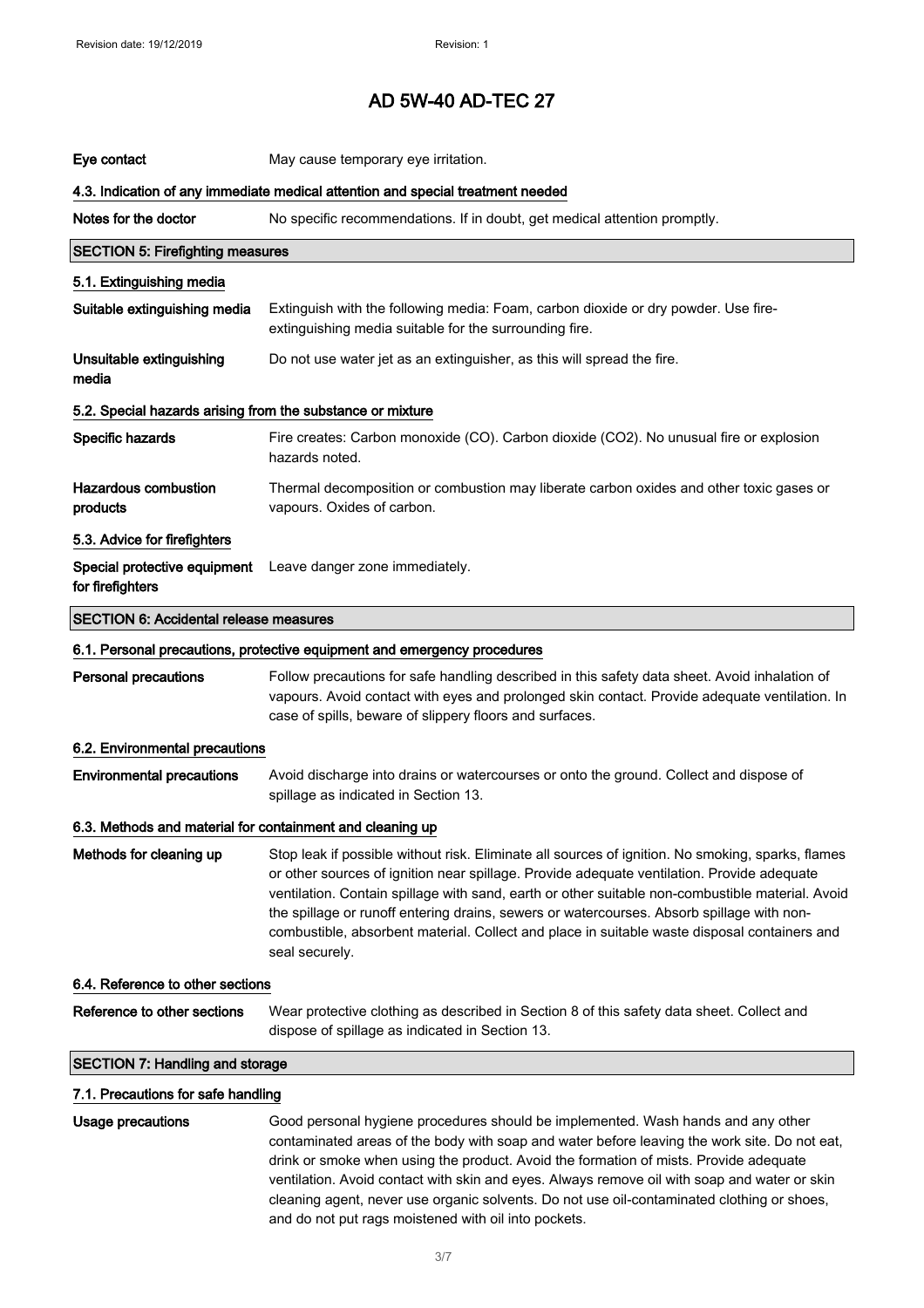### 7.2. Conditions for safe storage, including any incompatibilities

Storage precautions Keep containers upright. Store in tightly-closed, original container.

#### 7.3. Specific end use(s)

Specific end use(s) The identified uses for this product are detailed in Section 1.2.

### SECTION 8: Exposure controls/Personal protection

#### 8.1. Control parameters

Occupational exposure limits

#### BUTYLATED HYDROXYTOLUENE

Long-term exposure limit (8-hour TWA): WEL 10 mg/m<sup>3</sup> WEL = Workplace Exposure Limit.

#### 8.2. Exposure controls

## Protective equipment





| Appropriate engineering<br>controls | Provide adequate ventilation. Avoid inhalation of vapours. Observe any occupational<br>exposure limits for the product or ingredients.                                                                                                                                                                                                  |
|-------------------------------------|-----------------------------------------------------------------------------------------------------------------------------------------------------------------------------------------------------------------------------------------------------------------------------------------------------------------------------------------|
| Eye/face protection                 | Eyewear complying with an approved standard should be worn if a risk assessment indicates<br>eye contact is possible. Unless the assessment indicates a higher degree of protection is<br>required, the following protection should be worn: Tight-fitting safety glasses.                                                              |
| Hand protection                     | Chemical-resistant, impervious gloves complying with an approved standard should be worn if<br>a risk assessment indicates skin contact is possible. It is recommended that gloves are made<br>of the following material: Nitrile rubber. It should be noted that liquid may penetrate the gloves.<br>Frequent changes are recommended. |
| Other skin and body<br>protection   | Wear suitable protective clothing as protection against splashing or contamination.                                                                                                                                                                                                                                                     |
| Hygiene measures                    | Wash contaminated clothing before reuse. Wash promptly with soap and water if skin<br>becomes contaminated.                                                                                                                                                                                                                             |
| <b>Respiratory protection</b>       | No specific recommendations.                                                                                                                                                                                                                                                                                                            |

### SECTION 9: Physical and chemical properties

#### 9.1. Information on basic physical and chemical properties

| Appearance                      | Clear liquid.     |
|---------------------------------|-------------------|
| Colour                          | Brown.            |
| Odour                           | Oil-like.         |
| рH                              | Not determined.   |
| Melting point                   | Not determined.   |
| Initial boiling point and range | >250°C @ 1013 hPa |
| Flash point                     | 220°C             |
| <b>Evaporation rate</b>         | Not determined.   |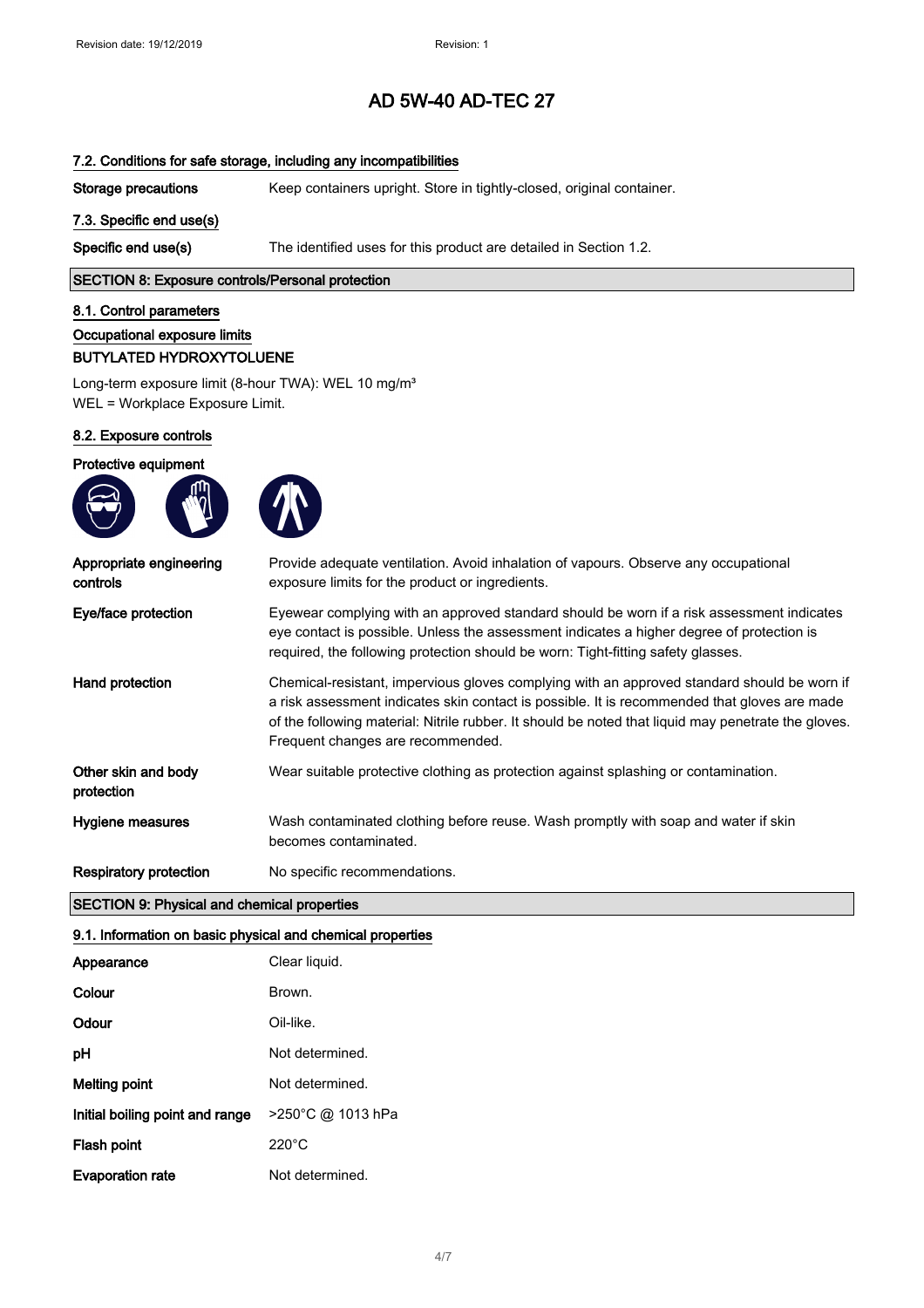| Upper/lower flammability or<br>explosive limits    | Not determined.                                                                                                     |
|----------------------------------------------------|---------------------------------------------------------------------------------------------------------------------|
| Vapour pressure                                    | Not determined.                                                                                                     |
| Vapour density                                     | Not determined.                                                                                                     |
| <b>Relative density</b>                            | $0.852$ g/cm <sup>3</sup> @ 20°C                                                                                    |
| Solubility(ies)                                    | Insoluble in water.                                                                                                 |
| <b>Partition coefficient</b>                       | Not determined.                                                                                                     |
| Auto-ignition temperature                          | Not determined.                                                                                                     |
| <b>Decomposition Temperature</b>                   | Not determined.                                                                                                     |
| <b>Viscosity</b>                                   | 80 mm <sup>2</sup> /s @ 40°C                                                                                        |
| <b>Explosive properties</b>                        | Not considered to be explosive.                                                                                     |
| <b>Explosive under the influence</b><br>of a flame | Not considered to be explosive.                                                                                     |
| <b>Oxidising properties</b>                        | Does not meet the criteria for classification as oxidising.                                                         |
| 9.2. Other information                             |                                                                                                                     |
| Other information                                  | None.                                                                                                               |
| SECTION 10: Stability and reactivity               |                                                                                                                     |
| 10.1. Reactivity                                   |                                                                                                                     |
| <b>Reactivity</b>                                  | There are no known reactivity hazards associated with this product.                                                 |
| 10.2. Chemical stability                           |                                                                                                                     |
| <b>Stability</b>                                   | No particular stability concerns.                                                                                   |
| 10.3. Possibility of hazardous reactions           |                                                                                                                     |
| Possibility of hazardous<br>reactions              | Not applicable.                                                                                                     |
| 10.4. Conditions to avoid                          |                                                                                                                     |
| <b>Conditions to avoid</b>                         | There are no known conditions that are likely to result in a hazardous situation.                                   |
| 10.5. Incompatible materials                       |                                                                                                                     |
| Materials to avoid                                 | No specific material or group of materials is likely to react with the product to produce a<br>hazardous situation. |
| 10.6. Hazardous decomposition products             |                                                                                                                     |
| Hazardous decomposition<br>products                | Does not decompose when used and stored as recommended.                                                             |
| <b>SECTION 11: Toxicological information</b>       |                                                                                                                     |
| 11.1. Information on toxicological effects         |                                                                                                                     |
| <b>Toxicological effects</b>                       | No information available.                                                                                           |
| Inhalation                                         | No specific health hazards known.                                                                                   |
| Ingestion                                          | May cause discomfort if swallowed.                                                                                  |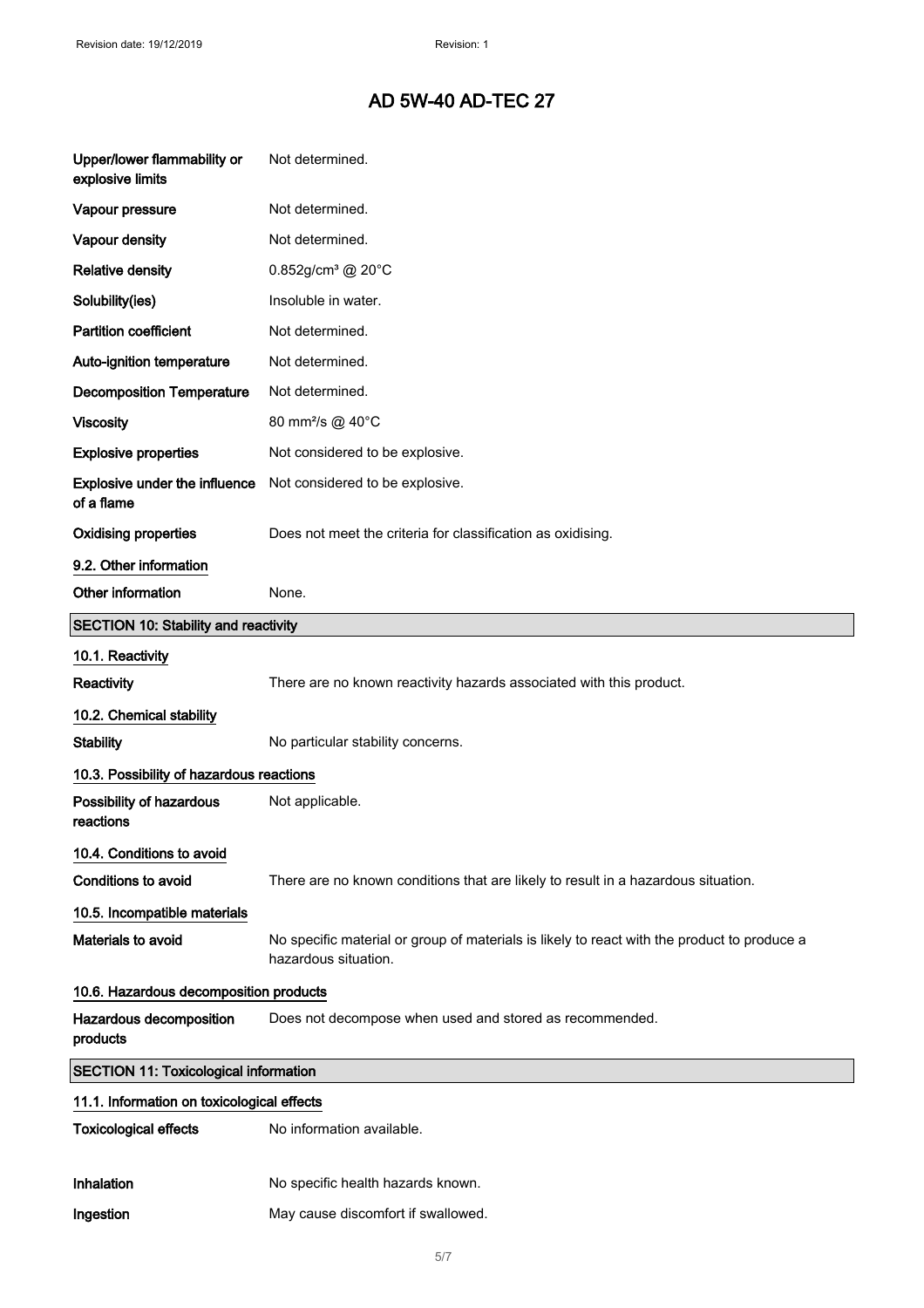| Skin contact                               | Prolonged and frequent contact may cause redness and irritation. May cause an allergic skin<br>reaction.                                                               |  |
|--------------------------------------------|------------------------------------------------------------------------------------------------------------------------------------------------------------------------|--|
| Eye contact                                | May cause temporary eye irritation.                                                                                                                                    |  |
| <b>SECTION 12: Ecological information</b>  |                                                                                                                                                                        |  |
| Ecotoxicity                                | Not regarded as dangerous for the environment.                                                                                                                         |  |
| 12.1. Toxicity                             |                                                                                                                                                                        |  |
| Acute aquatic toxicity                     |                                                                                                                                                                        |  |
| Acute toxicity - fish                      | Not available.                                                                                                                                                         |  |
| Acute toxicity - aquatic<br>invertebrates  | Not available.                                                                                                                                                         |  |
| 12.2. Persistence and degradability        |                                                                                                                                                                        |  |
|                                            | Persistence and degradability There are no data on the degradability of this product.                                                                                  |  |
| 12.3. Bioaccumulative potential            |                                                                                                                                                                        |  |
| <b>Bioaccumulative potential</b>           | No data available on bioaccumulation.                                                                                                                                  |  |
| <b>Partition coefficient</b>               | Not determined.                                                                                                                                                        |  |
| 12.4. Mobility in soil                     |                                                                                                                                                                        |  |
| <b>Mobility</b>                            | The product is insoluble in water and will spread on the water surface.                                                                                                |  |
| Adsorption/desorption<br>coefficient       | Not available.                                                                                                                                                         |  |
| 12.5. Results of PBT and vPvB assessment   |                                                                                                                                                                        |  |
| Results of PBT and vPvB<br>assessment      | This substance is not classified as PBT or vPvB according to current EU criteria.                                                                                      |  |
| 12.6. Other adverse effects                |                                                                                                                                                                        |  |
| Other adverse effects                      | Not available.                                                                                                                                                         |  |
| <b>SECTION 13: Disposal considerations</b> |                                                                                                                                                                        |  |
| 13.1. Waste treatment methods              |                                                                                                                                                                        |  |
| <b>General information</b>                 | Waste is classified as hazardous waste. Dispose of waste to licensed waste disposal site in<br>accordance with the requirements of the local Waste Disposal Authority. |  |
| <b>Disposal methods</b>                    | Confirm disposal procedures with environmental engineer and local regulations.                                                                                         |  |
| <b>SECTION 14: Transport information</b>   |                                                                                                                                                                        |  |
| General                                    | The product is not covered by international regulations on the transport of dangerous goods<br>(IMDG, IATA, ADR/RID).                                                  |  |
| 14.1. UN number                            |                                                                                                                                                                        |  |
| Not applicable.                            |                                                                                                                                                                        |  |
| 14.2. UN proper shipping name              |                                                                                                                                                                        |  |
| Not applicable.                            |                                                                                                                                                                        |  |
| 14.3. Transport hazard class(es)           |                                                                                                                                                                        |  |

No transport warning sign required.